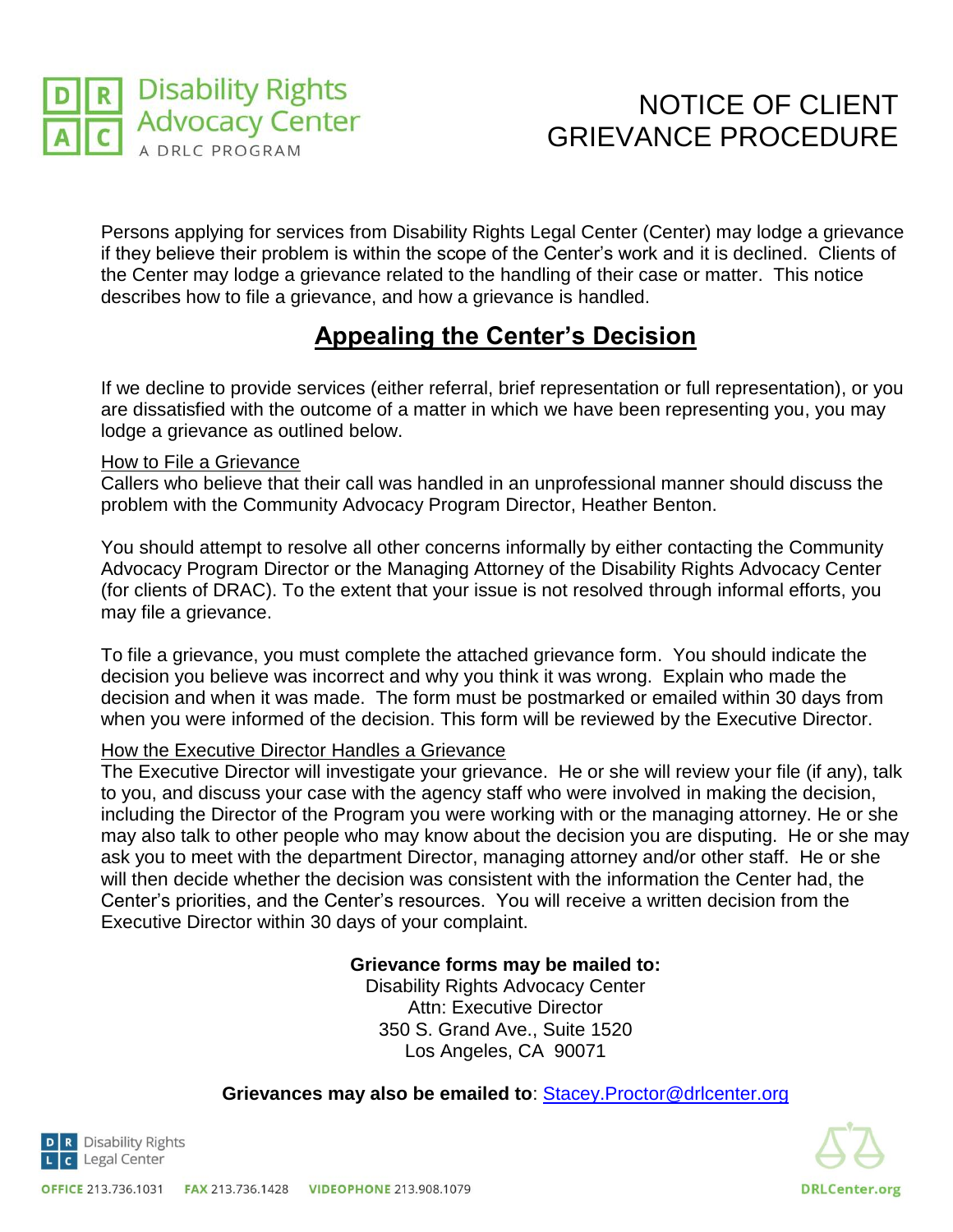

# NOTICE OF CLIENT GRIEVANCE PROCEDURE

## **Appeal to the Board**

If you are dissatisfied with the outcome of the Executive Director's decision, you may appeal to the Board of Directors by writing a letter to the Board within 15 calendar days of the Executive Director's decision. The letter should address why you called DRLC, the decision you believe was wrong, and why you believe the Executive Director's decision is incorrect. The Board of Directors will make all efforts to notify you of their decision within 30 days unless the Board indicates that it needs more time. The decision of the Board is the final decision of Disability Rights Legal Center. All letters to the Board of Directors should be addressed to:

> President Board of Directors Disability Rights Legal Center 350 S. Grand Ave., Suite 1520 Los Angeles, CA 90071

*There is no opportunity under this grievance procedure for a hearing and/or in person presentation to the Executive Director or the Board of Directors.*

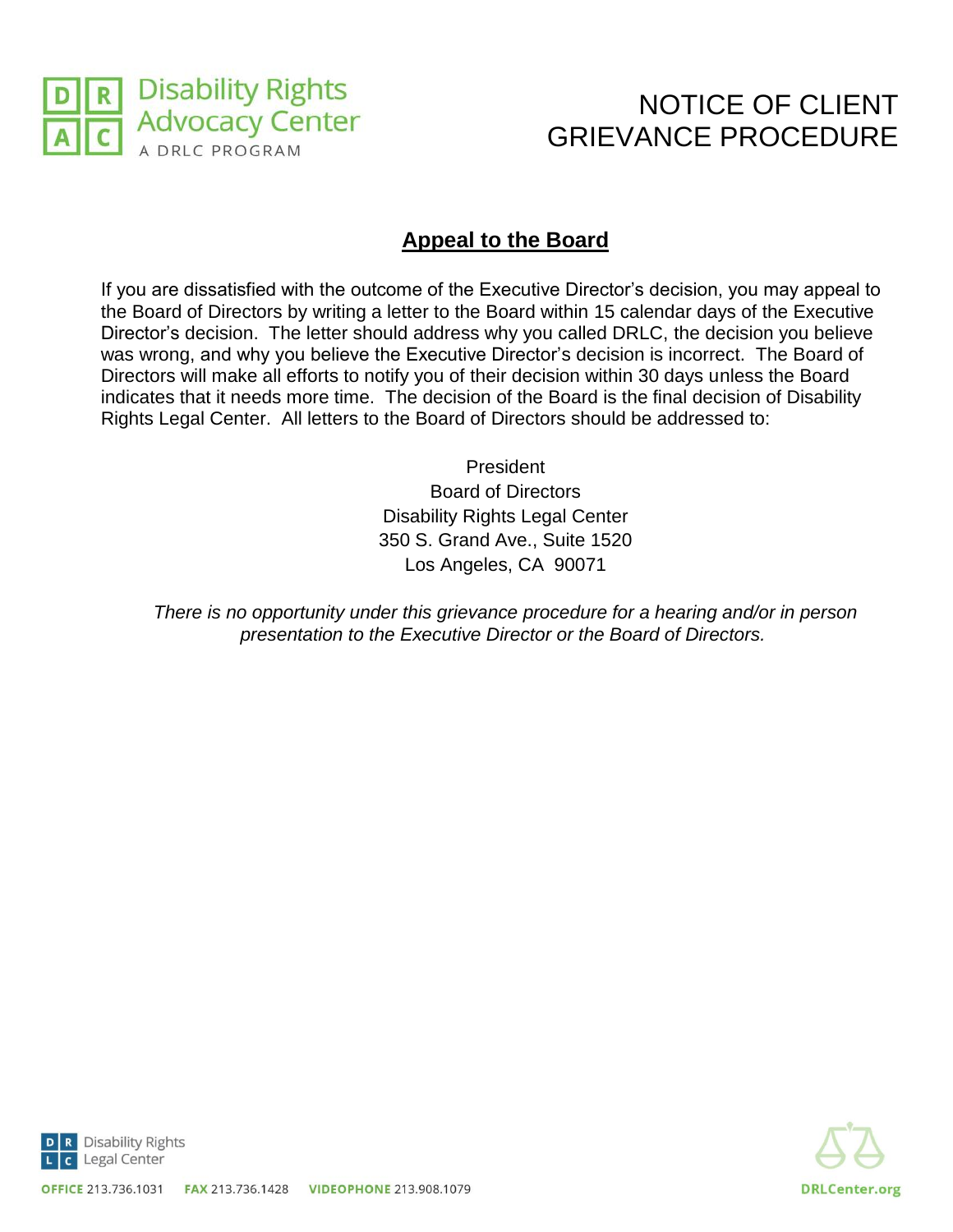#### **DISABILITY RIGHTS ADVOCACY CENTER**

| <b>Grievance Form</b> |  |
|-----------------------|--|
| Page 1 of 4           |  |

| Reference No (If Known): _______________                                                                       |                             | Phone No.: ____________________ |  |
|----------------------------------------------------------------------------------------------------------------|-----------------------------|---------------------------------|--|
|                                                                                                                |                             |                                 |  |
|                                                                                                                | State: <b>State: State:</b> | County:_________________        |  |
| Person with Disability's Name (If Different): 2008 2010 2020 2021 2022 2023 2024 2022 2023 2024 2022 2023 2024 |                             |                                 |  |
|                                                                                                                |                             |                                 |  |

**Briefly describe your case:**

## **What decision did Disability Rights Advocacy Center make that you believe was incorrect?**



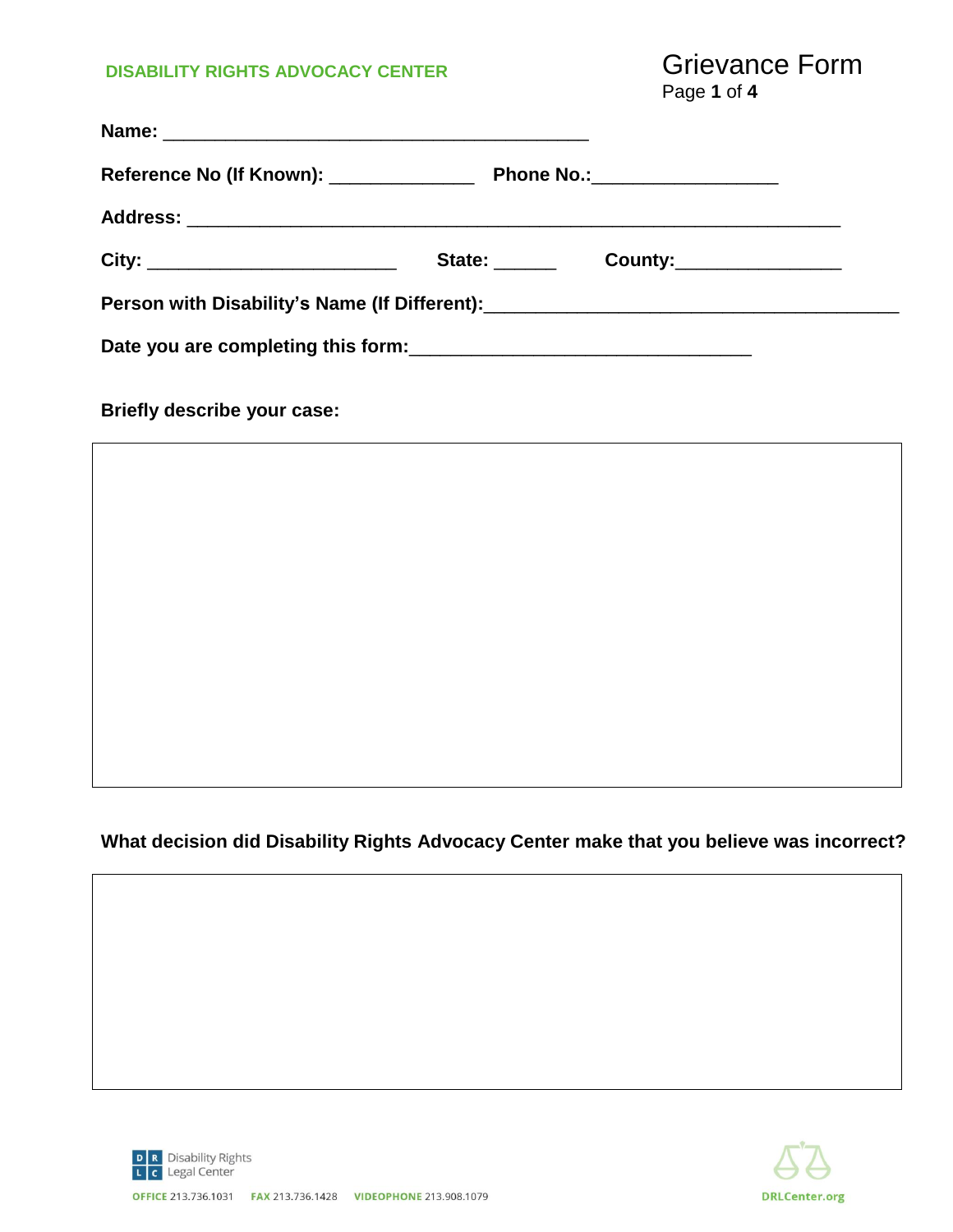NOTICE OF

GRIEVANCE

CLIENT COM

**Why do you believe the decision was incorrect?**

Identify the person who made the decision (if known): \_\_\_\_\_\_\_\_\_\_\_\_\_\_\_\_\_\_\_\_\_\_\_\_\_\_\_

**When was the decision made?** \_\_\_\_\_\_\_\_\_\_\_\_\_\_\_\_\_\_\_\_\_\_\_\_\_\_\_



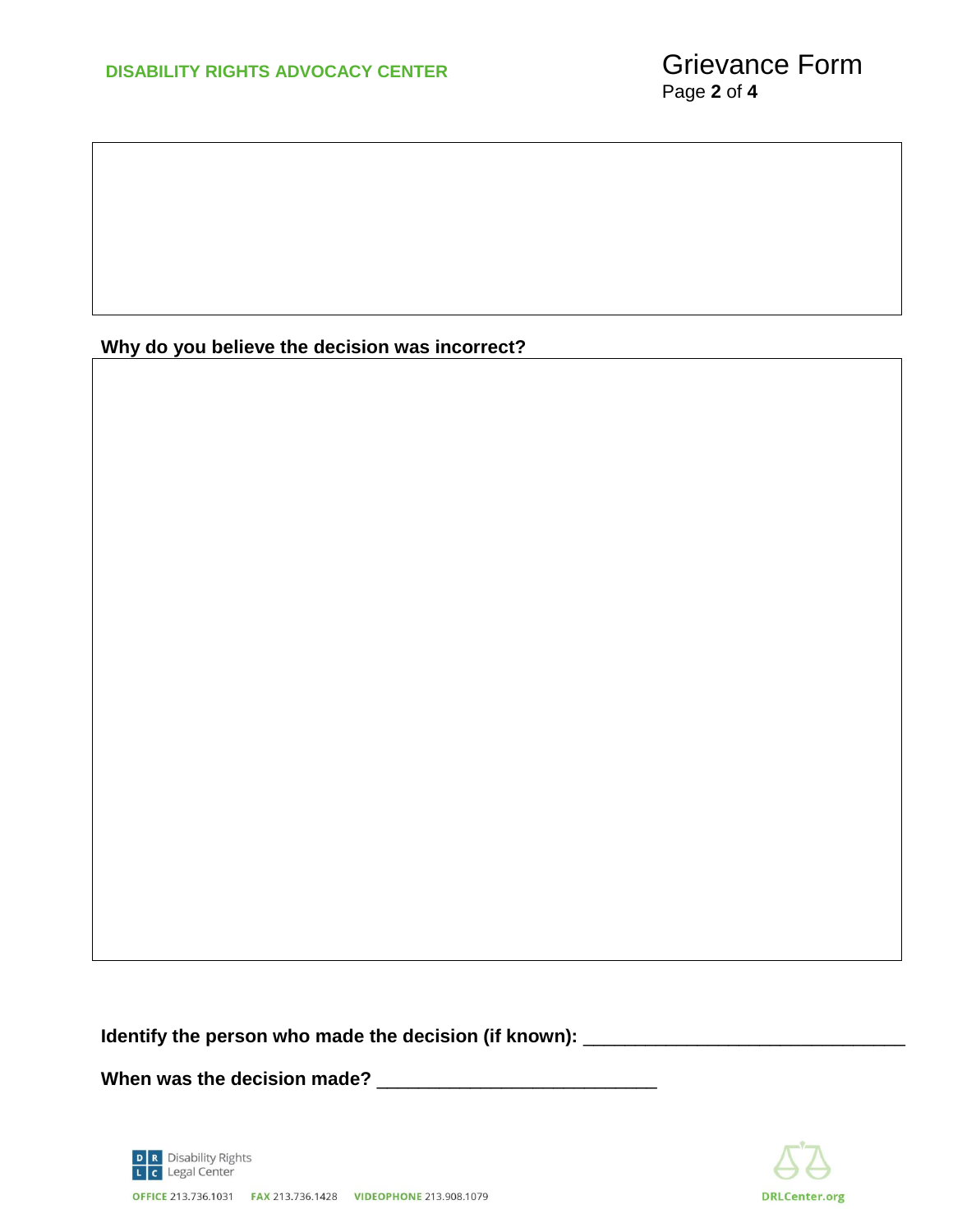<u>Climatic Climatic Climatic Climatic Climatic Climatic Climatic Climatic Climatic Climatic Climatic Climatic Cl</u>

GRIEVANCE

## **What would you like Disability Rights Advocacy Center to**

**do for you?**

**(Continued on next page)**